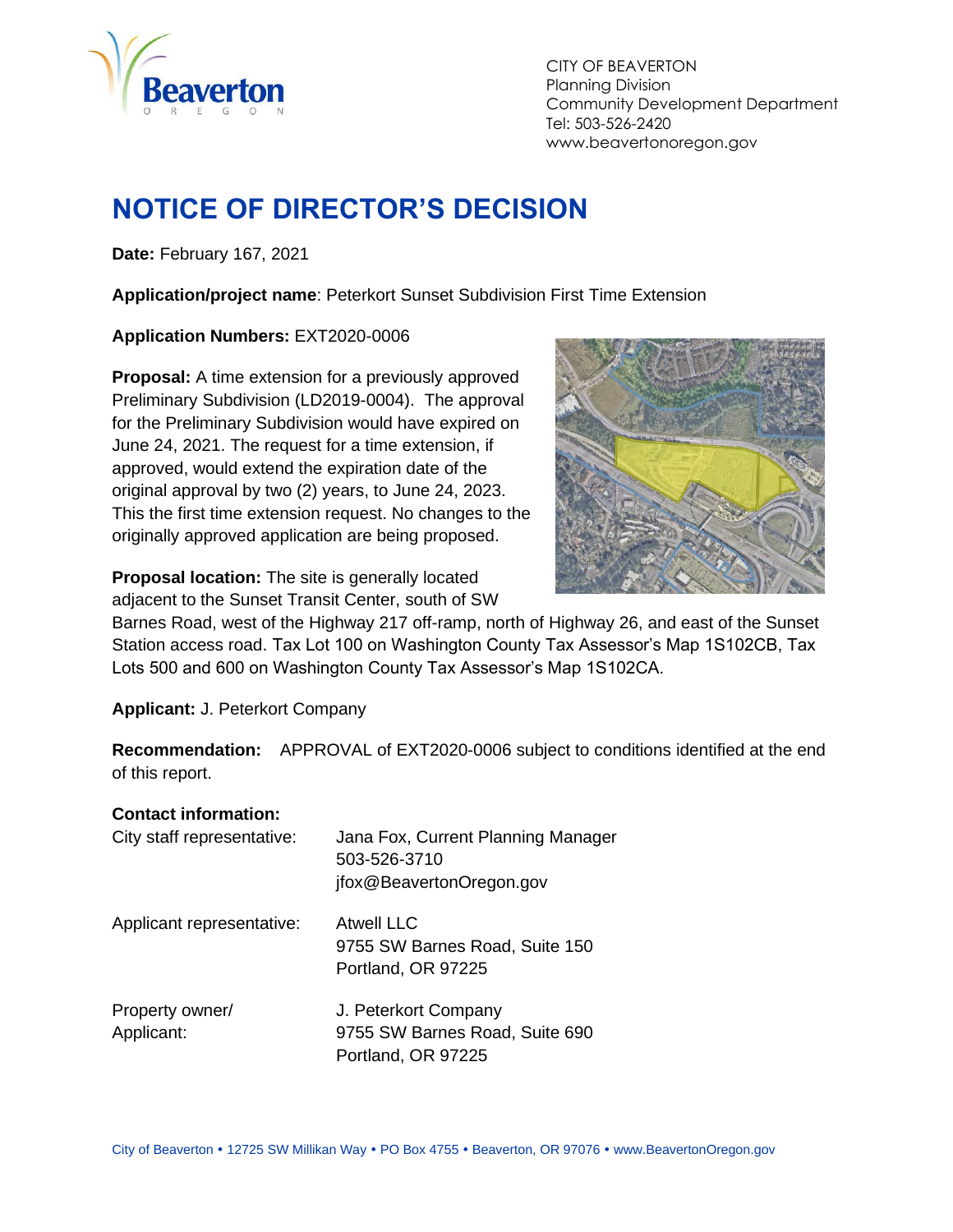## **Existing conditions**

**Zoning:** Station Community – Sunset (SC-S)

Site conditions: Existing uses on site include a paid parking lot which is currently under construction. The reminder of the site is vacant.

**Site Size:** 26.52 acres

Location: Adjacent to the Sunset Transit Center, south of SW Barnes Road, west of the Highway 217 off-ramp, north of Highway 26, and east of the Sunset Station access road.

Neighborhood Association Committee: Beaverton Central NAC

#### **Table 1: Surrounding uses**

| <b>Direction</b> | <b>Zoning</b> | <b>Uses</b>                |
|------------------|---------------|----------------------------|
| <b>North</b>     | SC-S/SC-MU    | Vacant, Office             |
| South            | <b>Hwy 26</b> | <b>Hwy 26</b>              |
| East:            | SC-MU         | Hwy 26/Hwy 217 Interchange |
| West:            | SC-S          | Vacant                     |

## **Application information**

#### **Table 2: Application summaries**

| <b>Application</b>                                    | <b>Application type</b> | <b>Proposal summary</b>     | <b>Approval criteria</b><br><b>location</b> |
|-------------------------------------------------------|-------------------------|-----------------------------|---------------------------------------------|
| EXT2020-0006<br><b>Table 3: Key Application Dates</b> | <b>Time Extension</b>   | <b>First Time Extension</b> | Development Code<br>Section 50.93           |
|                                                       |                         | December 1                  |                                             |

| <b>Application</b> | <b>Submittal Date</b> | <b>Deemed</b><br><b>Complete</b> | $120 - Day$ | $365$ -Day*  |  |
|--------------------|-----------------------|----------------------------------|-------------|--------------|--|
| EXT2020-0006       | Dec. 10, 2020         | Jan. 5, 2021                     | May 5, 2021 | Jan. 5, 2022 |  |

 \* Pursuant to Section 50.25.9 of the Development Code this is the latest date, with a continuance, by which a final written decision on the proposal can be made.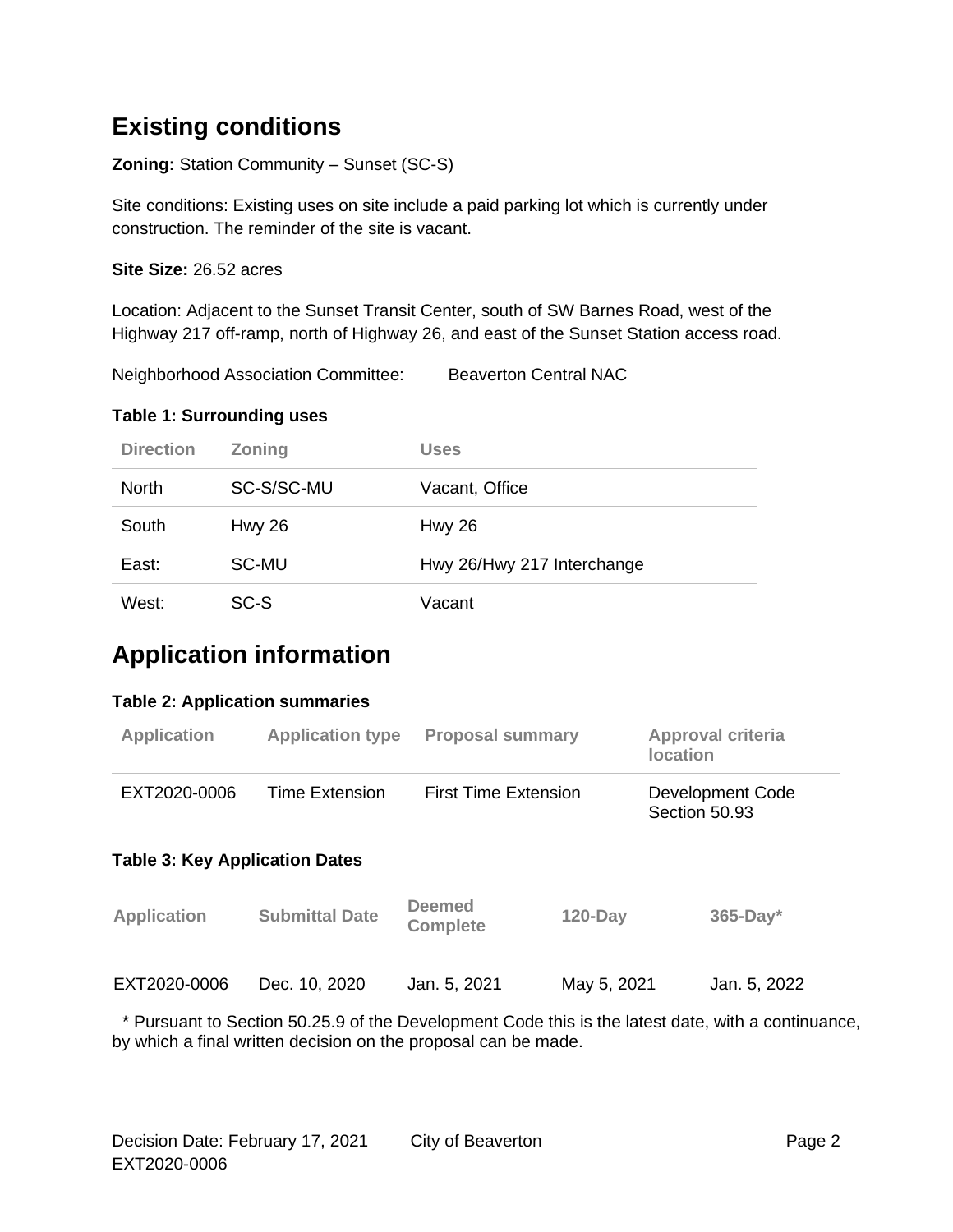# **Exhibit 1.1: Vicinity Map**

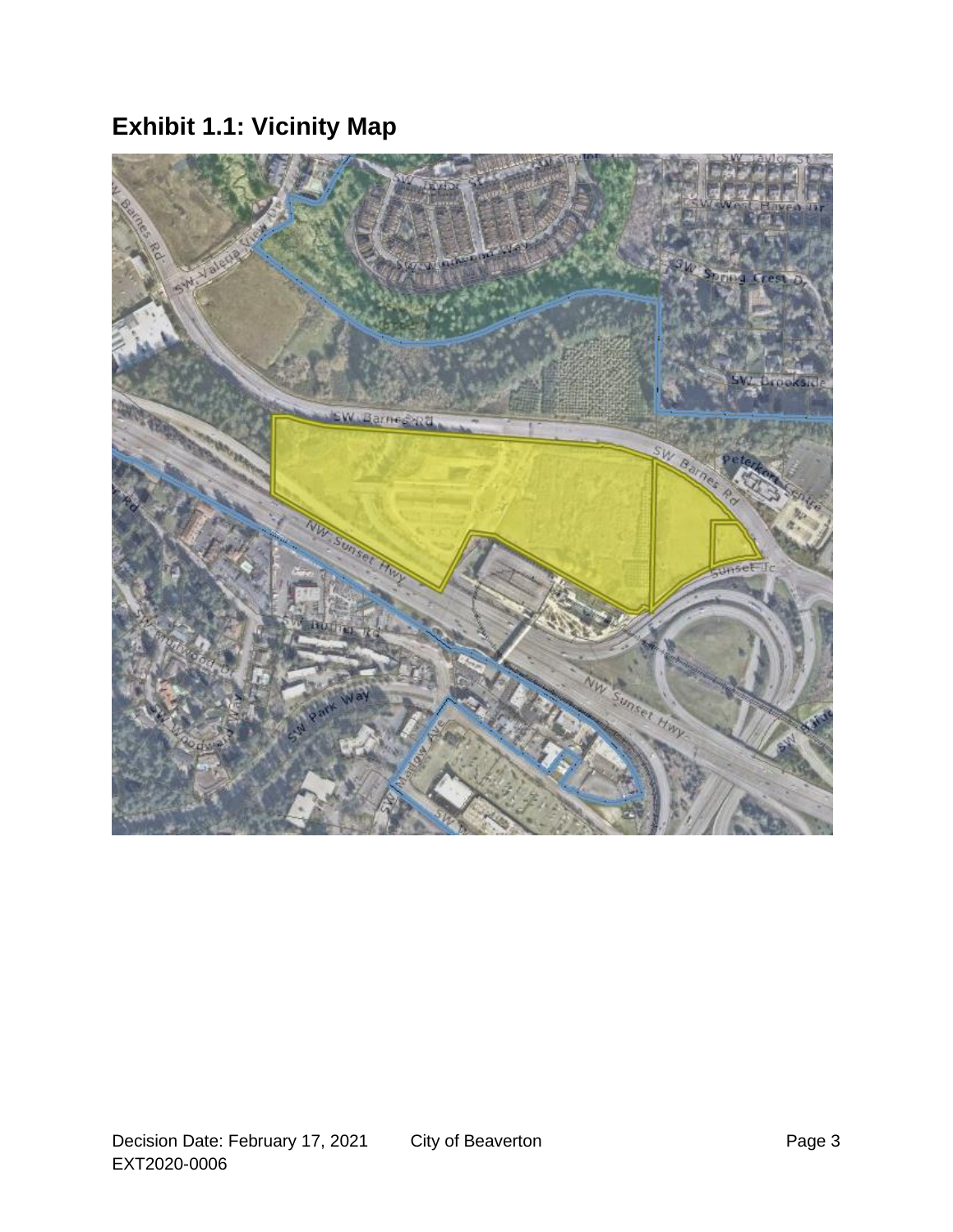# **Exhibit 1.2: Vicinity Map**

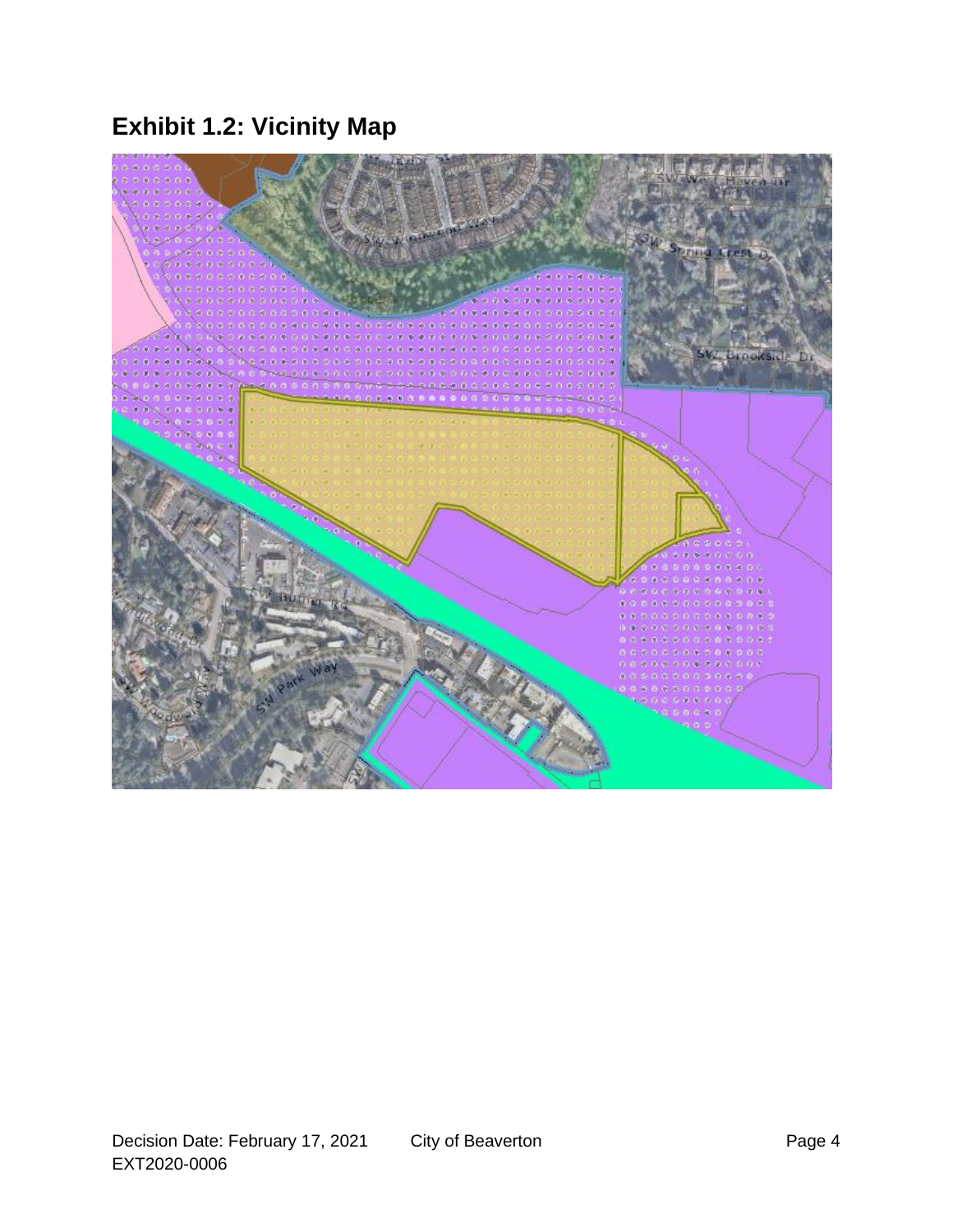## **Table of Contents**

#### **Exhibits**

- Exhibit 1. Materials submitted by Staff
- Exhibit 1.1 Vicinity Map (page 3 of this report)
- Exhibit 1.2 Zoning Map (page 4 of this report)
- Exhibit 2. Public Comment

None Received

- Exhibit 3. Materials submitted by the Applicant
- Exhibit 3.1 Submittal Package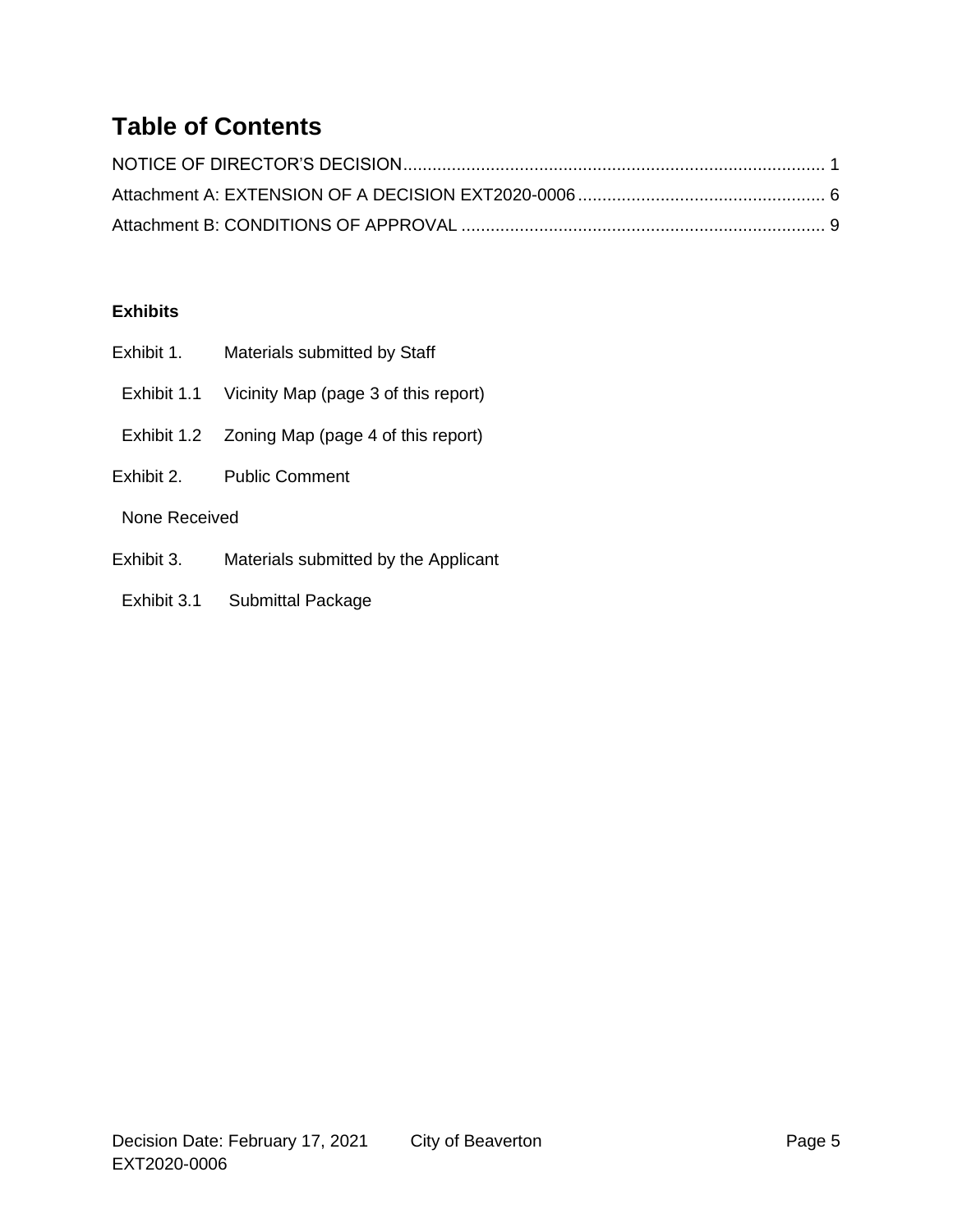# <span id="page-5-0"></span>**Attachment A: EXTENSION OF A DECISION EXT2020- 0006**

#### ANALYSIS AND FINDINGS FOR EXTENSION OF A DECISION APPROVAL

**Application:** Peterkort Sunset Subdivision First Time Extension

**Recommendation:** APPROVAL EXT2020-0006

**Finding:** The Director finds the applicable Time Extension approval criteria have been met subject to the conditions identified at the end of the report.

# Section 50.93 Extension of a Decision

#### **Section 50.93.1**

An application to extend the expiration date of a decision made pursuant to the Development Code may be filed only before the decision expires as provided in Section 50.90 or before the decision expires as provided in the appropriate subsection of the specific application contained in Chapter 40 (Applications).

#### Finding:

The expiration date of LD2019-0004 is June 24, 2021 per condition of approval 29 which states "submit a Final Land Division Application. In accordance with Section 50.90 of the Development Code, submittal of a complete final land division application shall be made within 2 years after preliminary plat approval, unless a time extension is approved." The applicant is requesting a time extension. The application for time extension was filed on December 10, 2020, prior to the expiration date of June 24, 2021.

**Conclusion:** Therefore, the Committee finds that the criterion is met.

#### **Section 50.93.2**

The following land use decisions are not subject to extensions of time: Director's Interpretation (Section 40.25.), Home Occupation (Section 40.40.), Loading Determination (Section 40.50.), Parking Requirement Determination (Section 40.55.15.1.), Shared Parking (Section 40.54.15.2.), Use of Excess Parking (Section 40.54.15.3.), Sign (Section 40.60.), Solar Access (Section 40.65.), Temporary Mobile Sales (Section 40.80.15.1.), Temporary Non-Mobile Sales (Section 40.80.15.2.), and all Zoning Map Amendment (Section 40.97.) applications.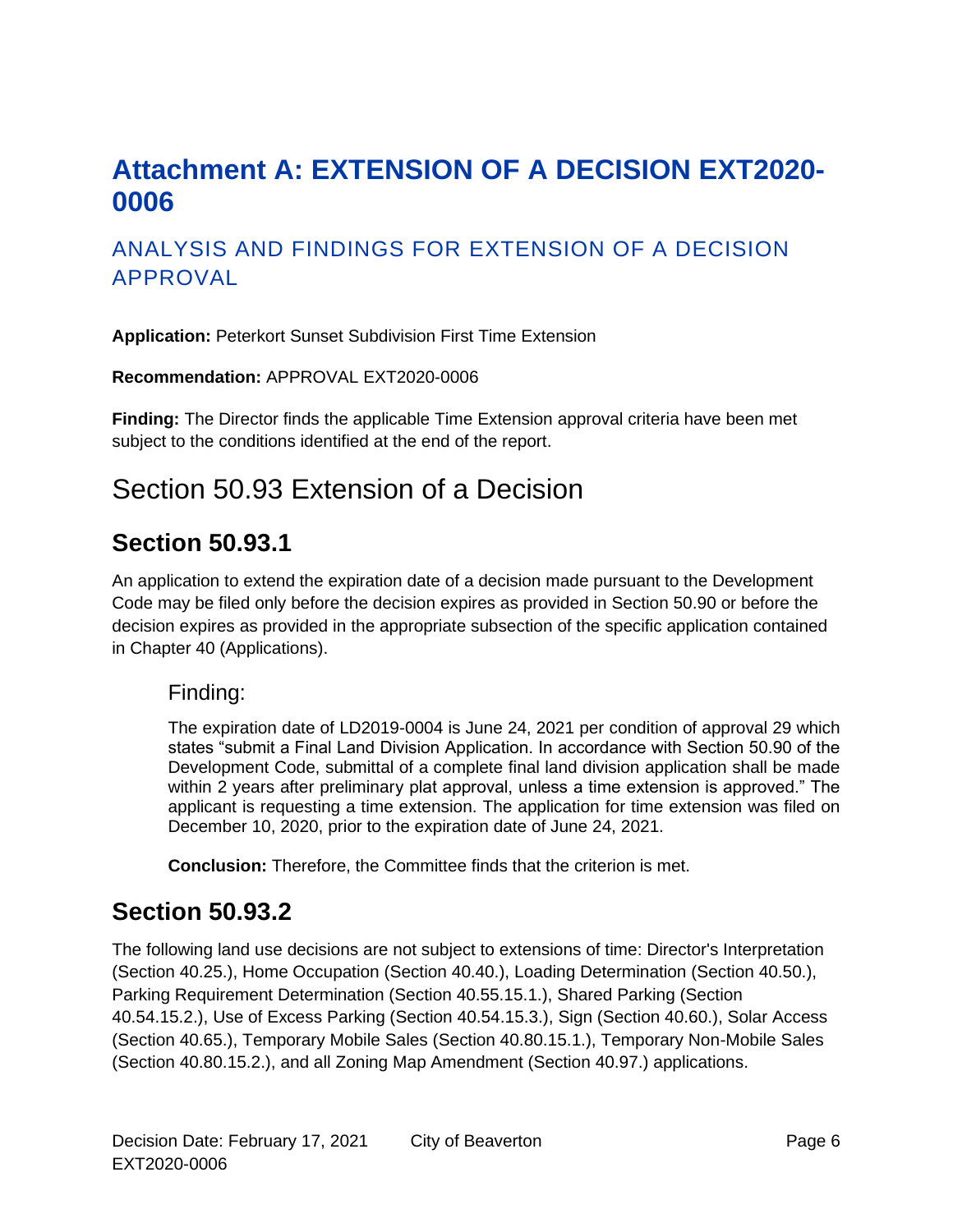#### FINDINGS:

This is an extension for a Preliminary Subdivision application, which is not listed in Section 50.93.2 as applications not subject to extensions of time.

**Conclusion:** Therefore, the Committee finds that the criterion is met.

## **Section 50.93.3**

A land use decision may be extended no more than two (2) times.

#### FINDINGS:

This is the first request to extend the expiration date for this application.

**Conclusion:** Therefore, the Committee finds that the criterion is met.

## **Section 50.93.4**

Extension of a land use decision for an application not listed in Section 50.93.2. may be granted for a period of time not to exceed two (2) years, will be subject to a Type 2 review procedure, and must be found to be consistent with the approval criteria listed in Section 50.93.6.

#### FINDINGS:

This is the first application for a time extension and has been processed according to the procedure for a Type 2 application, as specified in Chapter 50 of the City of Beaverton Development Code.

**Conclusion:** Therefore, the Committee finds that the criterion is met.

## **Section 50.93.5**

Extension requests shall provide mailed public notice to those parties identified in Section 50.40.2. In addition, the notice shall be mailed to the parties of record contained in the initial land use decision and any prior extension of time decision.

#### FINDINGS:

Public notice for this time extension was mailed to: the applicant/property owner, Central Beaverton NAC Chair, all property owners within a three hundred foot radius (in accordance with Section 50.40. There were no additional parties of record from the initial land use decision as no public comment was received.

**Conclusion:** Therefore, the Committee finds that the criterion is met.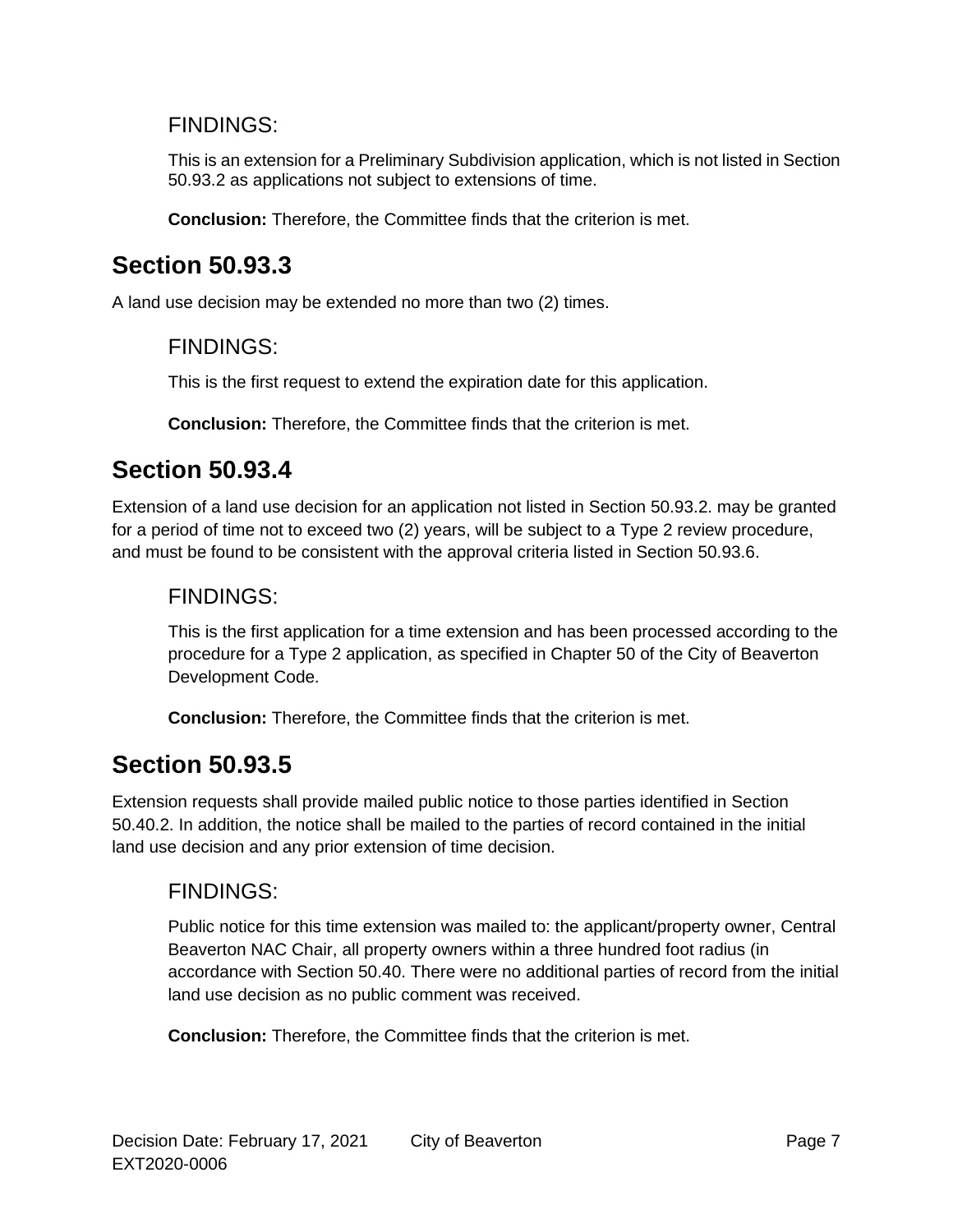## **Section 50.93.6**

In order to approve an extension of time application, the decision making authority shall make findings of fact based on evidence provided by the applicant demonstrating that all the following criteria are satisfied.

- A. It is not practicable to commence development within the time allowed for reasons beyond the reasonable control of the applicant.
- B. There has been no change in circumstances or the applicable regulations or Statutes likely to necessitate modification of the decision or conditions of approval since the effective date of the decision for which the extension is sought.
- C. The previously approved land use decision is not being modified in design, use, or conditions of approval.

#### FINDINGS:

According to the applicant the COVID 19 pandemic has delayed the commencement of development due to governmental closures, reduced staffing levels and employment limitations for consultants and delays in submittal reviews at some agencies. The applicant notes that the COIVD 19 pandemic and associated delays are beyond the control of the applicant. Staff concurs that the COVID 19 pandemic has caused delays which are outside the reasonable control of the applicant.

Staff finds that no significant changes have occurred to the applicable regulations that would result in the modification of the decision or the conditions of approval. The properties continue to be zoned Station Community-Sunset (SC-S) and this request to extend the expiration date of the original approval contains no proposals to make any changes to the approved plans. No other regulations have come into effect by the City's partner agencies which would necessitate a new review of the previously approved applications.

The applicant does not propose any changes or modifications to the previously approved project or conditions of approval.

**Conclusion:** Therefore, the Committee finds that the criterion is met.

## **CONCLUSION & RECOMMENDATION**

Based on the facts and findings presented, the Director Approves EXT2020-0006 Peterkort Sunset Subdivision First Time Extension, subject to the applicable conditions identified in Attachment B.